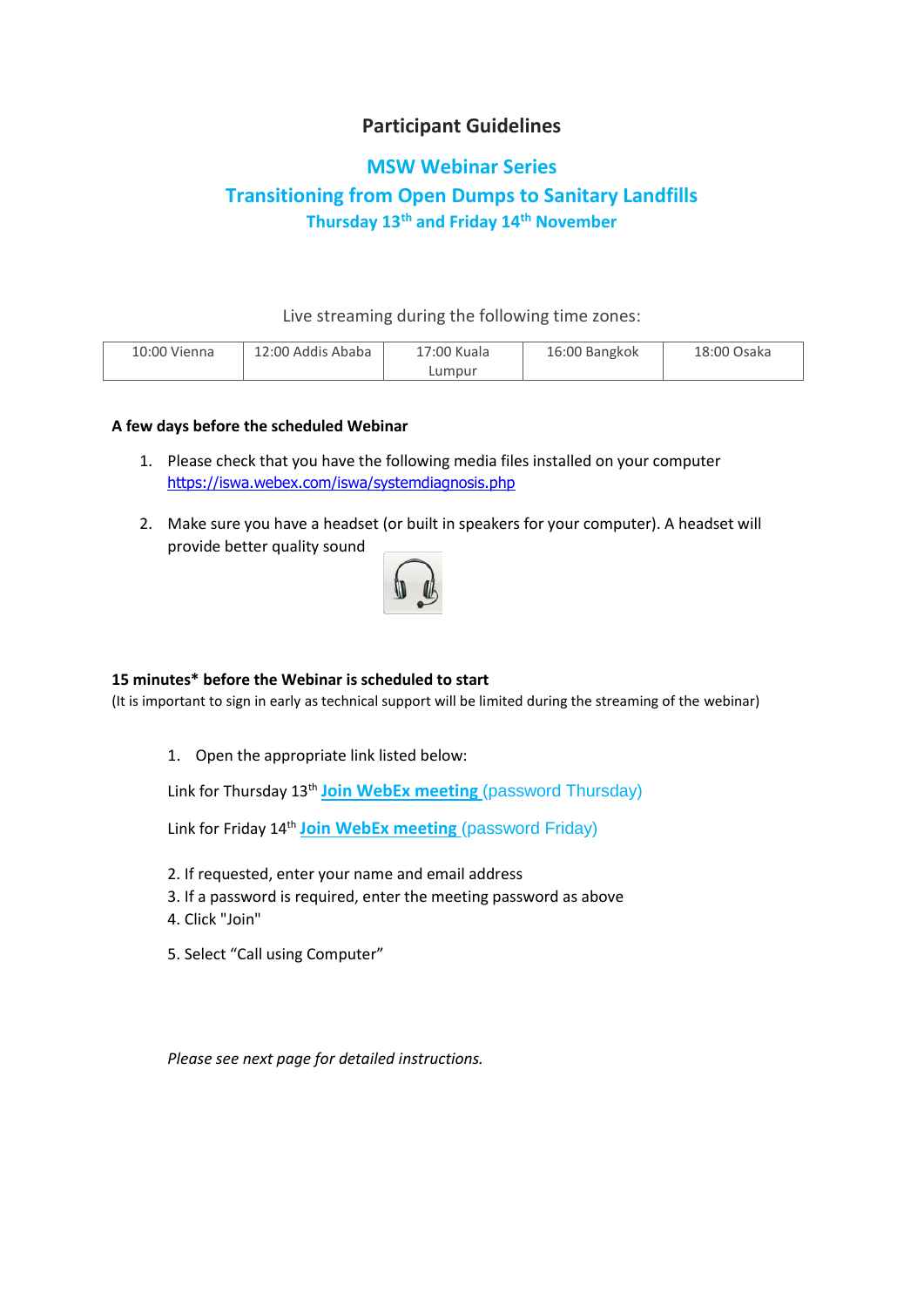

By joining this meeting, you are accepting the Cisco WebEx Terms of Service and Privacy Statement.



 $\overline{\phantom{a}}$  Good

Automatically adjust volume

 $-$  000  $-$ 

 $\equiv$  +

 $\alpha$